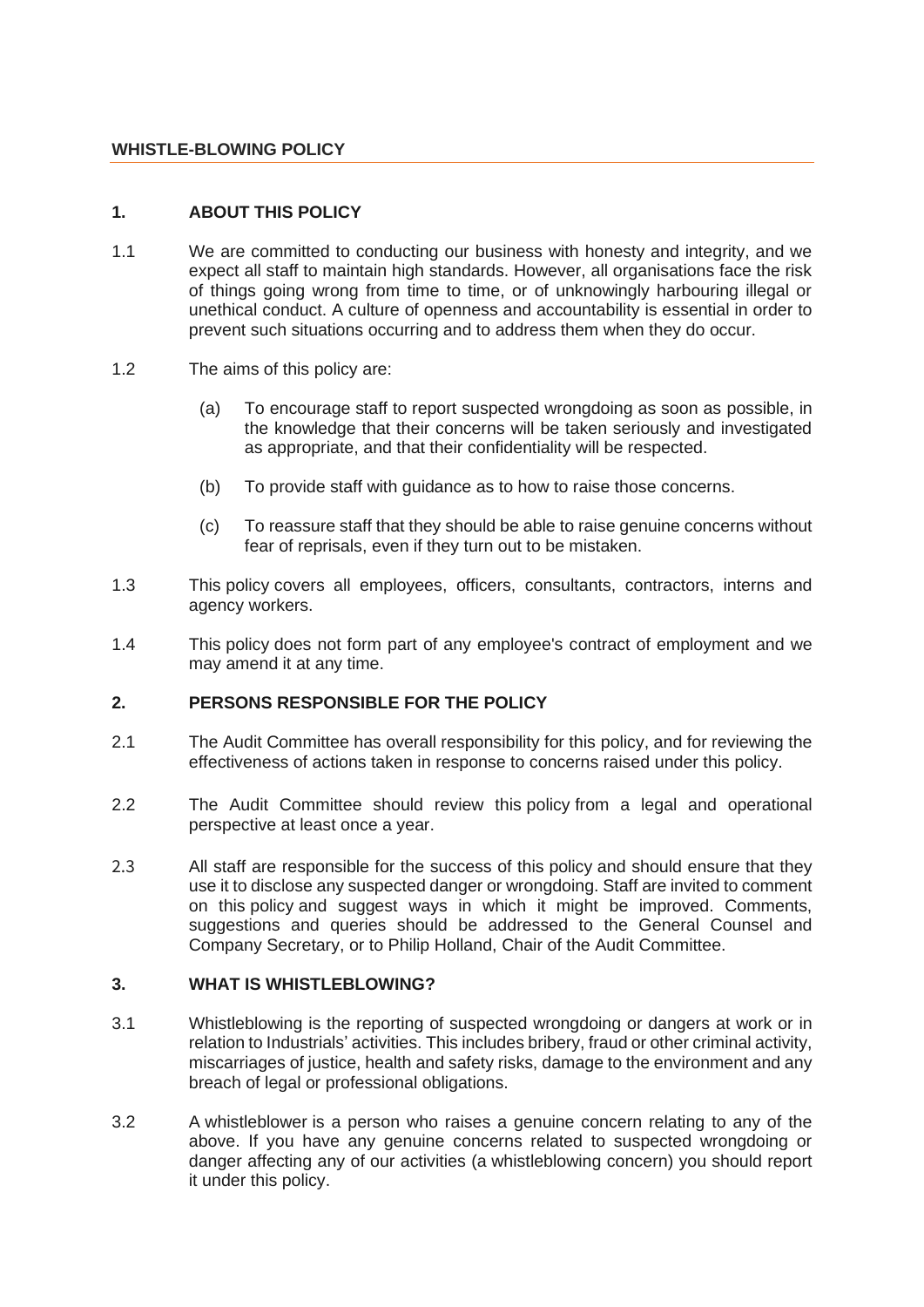- 3.3 This policy should not be used for complaints relating to your own personal circumstances, such as the way you have been treated at work. In those cases you should use the Grievance Procedure.
- 3.4 If you are uncertain whether something is within the scope of this policy you should seek advice from the General Counsel and Company Secretary, whose contact details are at the end of this policy.

### **4. RAISING A WHISTLEBLOWING CONCERN**

- 4.1 We hope that in many cases you will be able to raise any concerns with your manager. You may tell them in person or put the matter in writing if you prefer. They may be able to agree a way of resolving your concern quickly and effectively. In some cases, they may refer the matter to the General Counsel or a Director.
- 4.2 However, where the matter is more serious, or you feel that your line manager has not addressed your concern, or you prefer not to raise it with them for any reason, you should contact one of the following (see contact details at the end of the policy):
	- (a) General Counsel and Company Secretary
	- (a) Chief Financial Officer
	- (b) Chief Executive Officer
- 4.3 We will arrange a meeting with you as soon as possible to discuss your concern. You may bring a colleague to any meetings under this policy. Your companion must respect the confidentiality of your disclosure and any subsequent investigation.
- 4.4 We will take down a written summary of your concern and provide you with a copy after the meeting. We will also aim to give you an indication of how we propose to deal with the matter.

### **5. CONFIDENTIALITY**

- 5.1. We hope that staff will feel able to voice whistleblowing concerns openly under this policy. However, if you want to raise your concern confidentially, we will make every effort to keep your identity secret. If it is necessary for anyone investigating your concern to know your identity, we will discuss this with you.
- 5.2. We do not encourage staff to make disclosures anonymously. Proper investigation may be more difficult or impossible if we cannot obtain further information from you. It is also more difficult to establish whether any allegations are credible. Whistleblowers who are concerned about possible reprisals if their identity is revealed should come forward to one of the contact points listed in Paragraph 4 and appropriate measures can then be taken to preserve confidentiality. If you are in any doubt you can seek advice from Protect, the independent whistleblowing charity, who offer a confidential helpline. Their contact details are at the end of this policy.

## **6. INVESTIGATION AND OUTCOME**

6.1. Once you have raised a concern, we will carry out an initial assessment to determine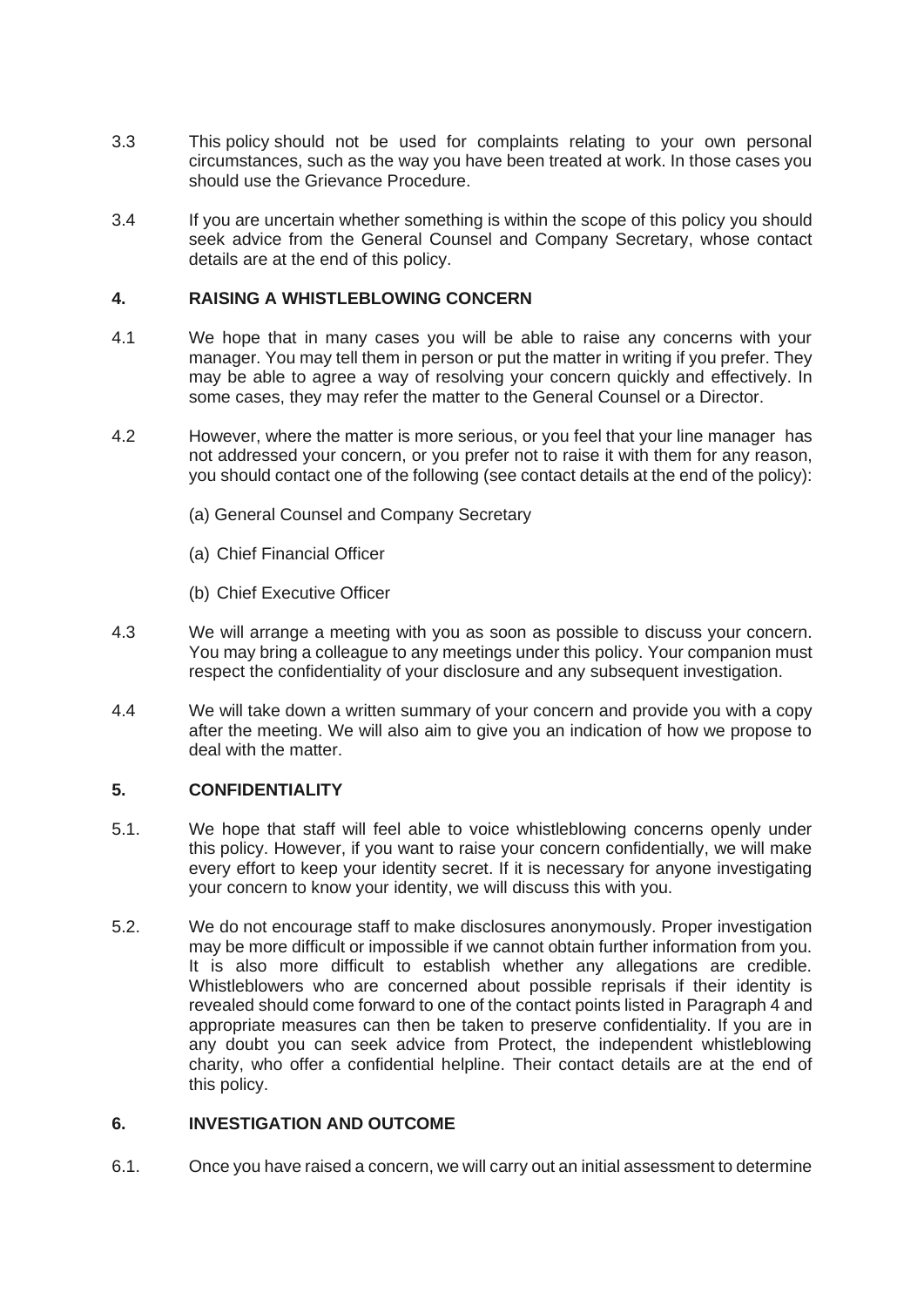the scope of any investigation. We will inform you of the outcome of our assessment. You may be required to attend additional meetings in order to provide further information.

- 6.2. In some cases, we may appoint an investigator or team of investigators including staff with relevant experience of investigations or specialist knowledge of the subject matter. The investigator(s) may make recommendations for change to enable us to minimise the risk of future wrongdoing.
- 6.3. We will aim to keep you informed of the progress of the investigation and its likely timescale. However, sometimes the need for confidentiality may prevent us giving you specific details of the investigation or any disciplinary action taken as a result. You should treat any information about the investigation as confidential.
- 6.4. If we conclude that a whistleblower has made false allegations maliciously, the whistleblower will be subject to disciplinary action.

## **7. IF YOU ARE NOT SATISFIED**

- 7.1. While we cannot always guarantee the outcome you are seeking, we will try to deal with your concern fairly and in an appropriate way. By using this policy, you can help us to achieve this.
- 7.2. If you are not happy with the way in which your concern has been handled, you can raise it with one of the other key contacts in Paragraph 4. Alternatively, you may contact the chair of the Audit Committee. Contact details are set out at the end of this policy.

## **8. EXTERNAL DISCLOSURES**

- 8.1. The aim of this policy is to provide an internal mechanism for reporting, investigating and remedying any wrongdoing in the workplace. In most cases you should not find it necessary to alert anyone externally.
- 8.2. The law recognises that in some circumstances it may be appropriate for you to report your concerns to an external body such as a regulator. It will very rarely if ever be appropriate to alert the media. We strongly encourage you to seek advice before reporting a concern to anyone external. The independent whistleblowing charity, Protect, operates a confidential helpline. They also have a list of prescribed regulators for reporting certain types of concern. Their contact details are at the end of this policy.
- 8.3. Whistleblowing concerns usually relate to the conduct of our staff, but they may sometimes relate to the actions of a third party, such as a customer, supplier or service provider. In some circumstances the law will protect you if you raise the matter with the third party directly. However, we encourage you to report such concerns internally first. You should contact your line manager or one of the other individuals set out in Paragraph 4 for guidance.

## **9. PROTECTION AND SUPPORT FOR WHISTLEBLOWERS**

9.1. It is understandable that whistleblowers are sometimes worried about possible repercussions. We aim to encourage openness and will support staff who raise genuine concerns under this policy, even if they turn out to be mistaken.